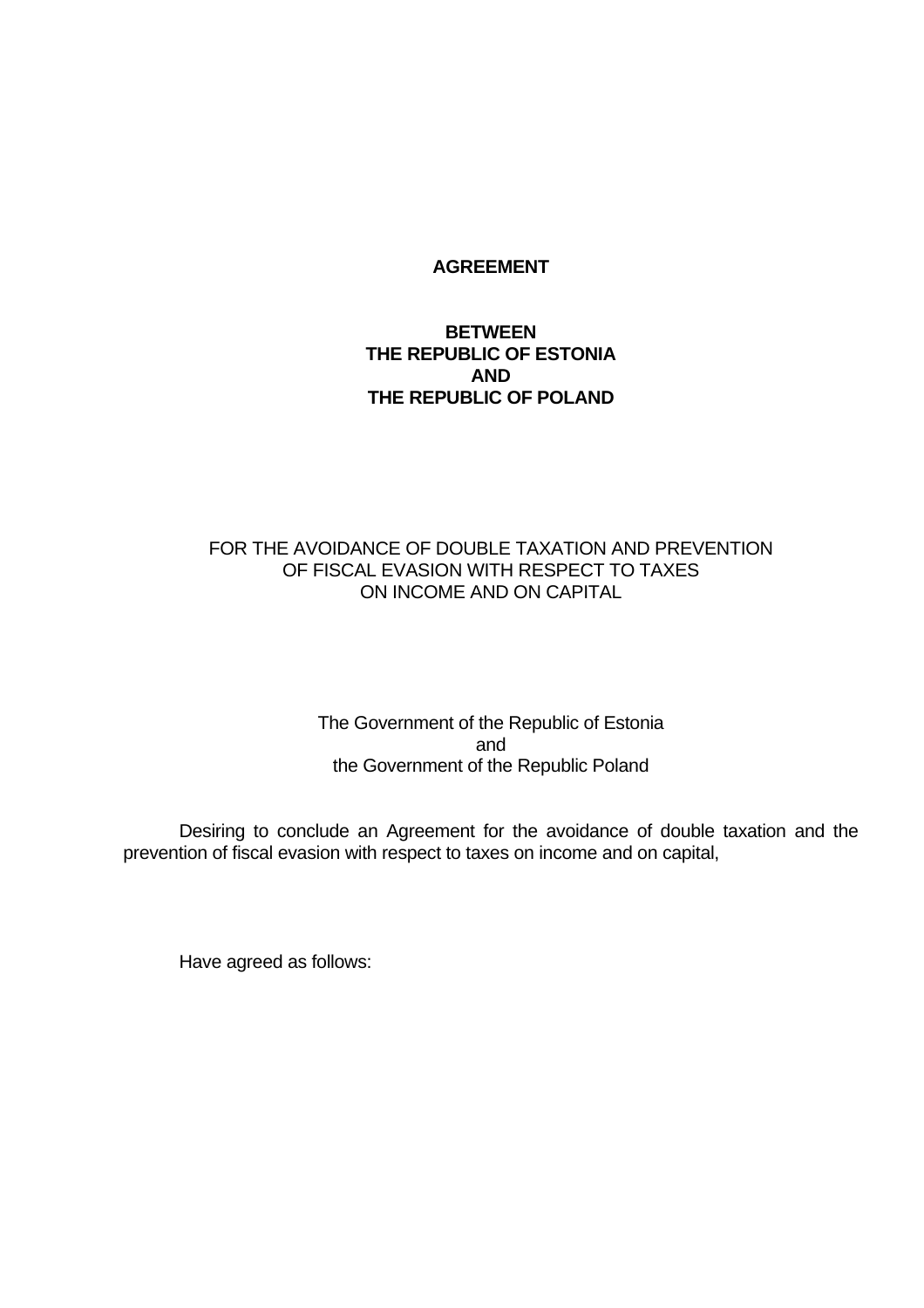## **ARTICLE 1 PERSONAL SCOPE**

 This Agreement shall apply to persons who are residents of one or both of the Contracting States.

# **ARTICLE 2 TAXES COVERED**

1. This Agreement shall apply to taxes on income and on capital imposed on behalf of a Contracting State or of its political subdivisions or local authorities, irrespective of the manner in which they are levied.

2. There shall be regarded as taxes on income and on capital all taxes imposed on total income, on total capital, or on elements of income or of capital, including taxes on gains from the alienation of movable or immovable property, as well as taxes on capital appreciation.

3. The existing taxes to which the Agreement shall apply are in particular:

- a) In Estonia:
	- (i) the income tax (tulumaks);
	- (ii) the land tax (maamaks);

(hereinafter referred to as "Estonian tax");

- b) In Poland:
	- (i) the personal income tax (podatek dochodowy od osob fizycznych);

 (ii) the corporate income tax (podatek dochodowy od osob prawnych); (hereinafter referred to as " Polish tax").

4. The Agreement shall apply also to any identical or substantially similar taxes which are imposed after the date of signature of the Agreement in addition to, or in place of, the existing taxes. The competent authorities of the Contracting States shall notify each other of any significant changes which have been made in their respective taxation laws.

## **ARTICLE 3 GENERAL DEFINITIONS**

- 1. For the purposes of this Agreement, unless the context otherwise requires:
	- a) the term "Estonia" means the Republic of Estonia and, when used in the geographic sense, means the territory of Estonia and any other area adjacent to the territorial waters of Estonia within which under the laws of Estonia and in accordance with international law, the rights of Estonia may be exercised with respect to the sea-bed and its sub-soil and their natural resources:
	- b) the term "Poland" when used in geographical sense means the territory of the Republic of Poland, including any area beyond its territorial waters, within which under the laws of Poland and in accordance with international law.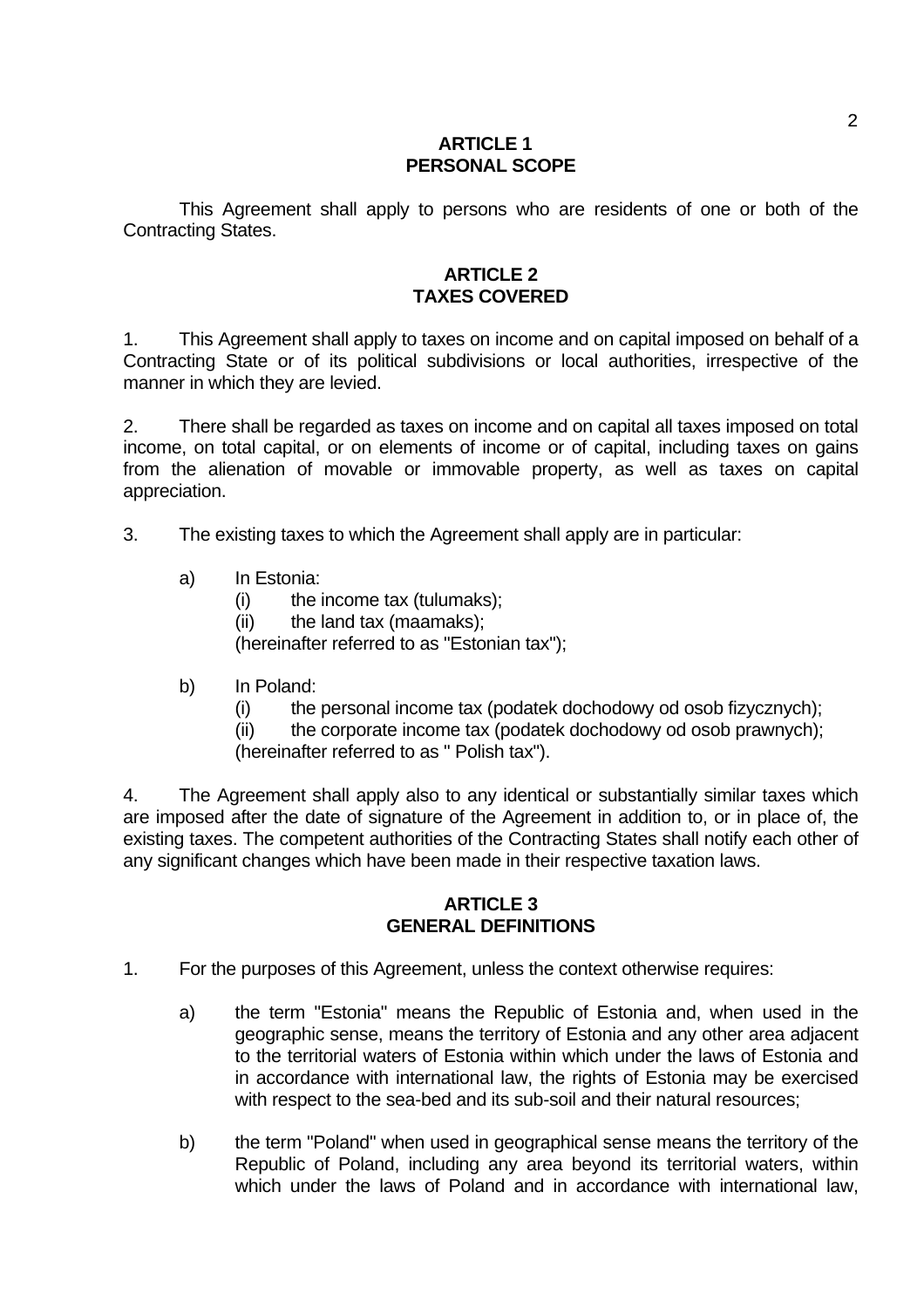Poland may exercise its sovereign rights over the sea-bed, its sub-soil and their natural resources;

- c) the terms "a Contracting State" and "the other Contracting State" mean Poland or Estonia as the context requires;
- d) the term "national" means any individual possessing the nationality of a Contracting State and any legal person, partnership or association deriving its status as such from the laws in force in a Contracting State;
- e) the term "person" includes an individual, a company and any other body of persons;
- f) the term "company" means any body corporate or any entity which is treated as a body corporate for tax purposes;
- g) the terms "enterprise of a Contracting State" and "enterprise of the other Contracting State" mean respectively an enterprise carried on by a resident of a Contracting State and an enterprise carried on by a resident of the other Contracting State;
- h) the term "international traffic" means any transport by a ship, aircraft or road transport vehicle operated by an enterprise of a Contracting State, except when the ship, aircraft or road transport vehicle is operated solely between places in the other Contracting State;
- i) the term "competent authority" means:
	- (i) in the case of Estonia, the Minister of Finance or his authorised representative;
	- (ii) in the case of Poland, the Minister of Finance or his authorised representative.

2. As regards the application of the Agreement by a Contracting State any term not defined therein shall, unless the context otherwise requires, have the meaning which it has under the law of that State concerning the taxes to which this Agreement applies.

## **ARTICLE 4 RESIDENT**

1. For the purposes of this Agreement, the term "resident of a Contracting State" means any person who, under the laws of that State, is liable to tax therein by reason of his domicile, residence, place of management, place of incorporation or any other criterion of a similar nature. The term also includes a Government of that State itself, its political subdivisions and local authorities and any agency or wholly owned entity of such State, political subdivision or local authority that is established under the laws in that State. The term does not include any person who is liable to tax in that State in respect only of income from sources in that State or capital situated therein.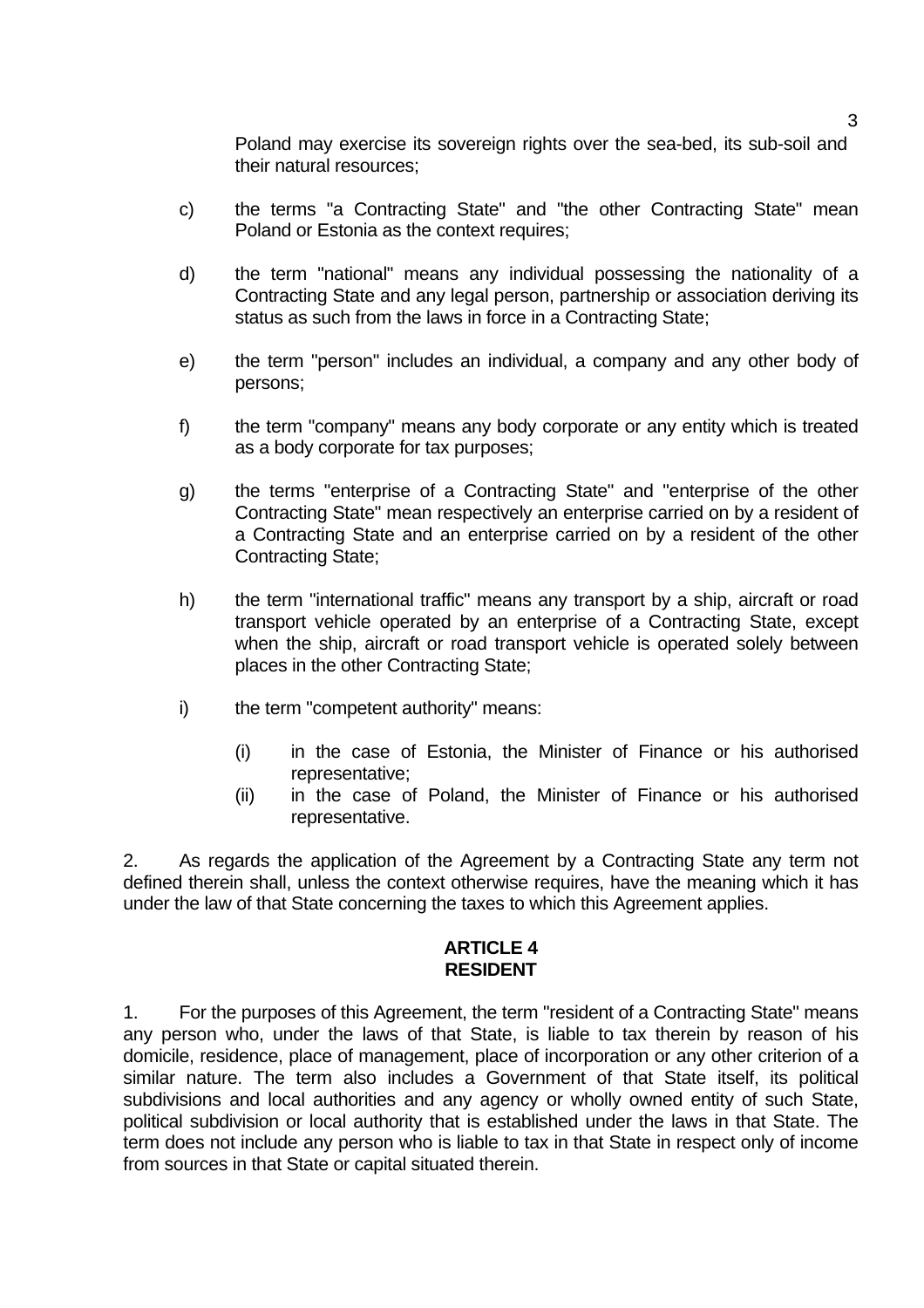2. Where by reason of the provisions of paragraph 1 an individual is a resident of both Contracting States, then his status shall be determined as follows:

- a) he shall be deemed to be a resident of the State in which he has a permanent home available to him; if he has a permanent home available to him in both States, he shall be deemed to be a resident of the State with which his personal and economic relations are closer (centre of vital interests);
- b) if the State in which he has his centre of vital interests cannot be determined, or if he has not a permanent home available to him in either State, he shall be deemed to be a resident of the State in which he has an habitual abode;
- c) if he has an habitual abode in both States or in neither of them, he shall be deemed to be a resident of the State of which he is a national;
- d) if the status of resident cannot be determined according to subparagraphs a) c) the competent authorities of the Contracting States shall settle the question by mutual agreement.

3. Where by reason of the provisions of paragraph 1 a person other than an individual is a resident of both Contracting States, then it shall be deemed to be a resident of the Contracting State under the laws of which it derives its status as such.

# **ARTICLE 5 PERMANENT ESTABLISHMENT**

1. For the purposes of this Agreement, the term "permanent establishment" means a fixed place of business through which the business of an enterprise is wholly or partly carried on.

- 2. The term "permanent establishment" includes especially:
	- a) a place of management;
	- b) a branch;
	- c) an office;
	- d) a factory;
	- e) a workshop, and
	- f) a mine, an oil or gas well, a quarry or any other place of extraction of natural resources.

3. A building site, a construction, assembly or installation project or a supervisory or consultancy activity connected therewith constitutes a permanent establishment only if such site, project or activity lasts for a period of more than nine months.

4. Notwithstanding the preceding provisions of this Article, the term "permanent establishment" shall be deemed not to include:

 a) the use of facilities solely for the purpose of storage, display or delivery of goods or merchandise belonging to the enterprise;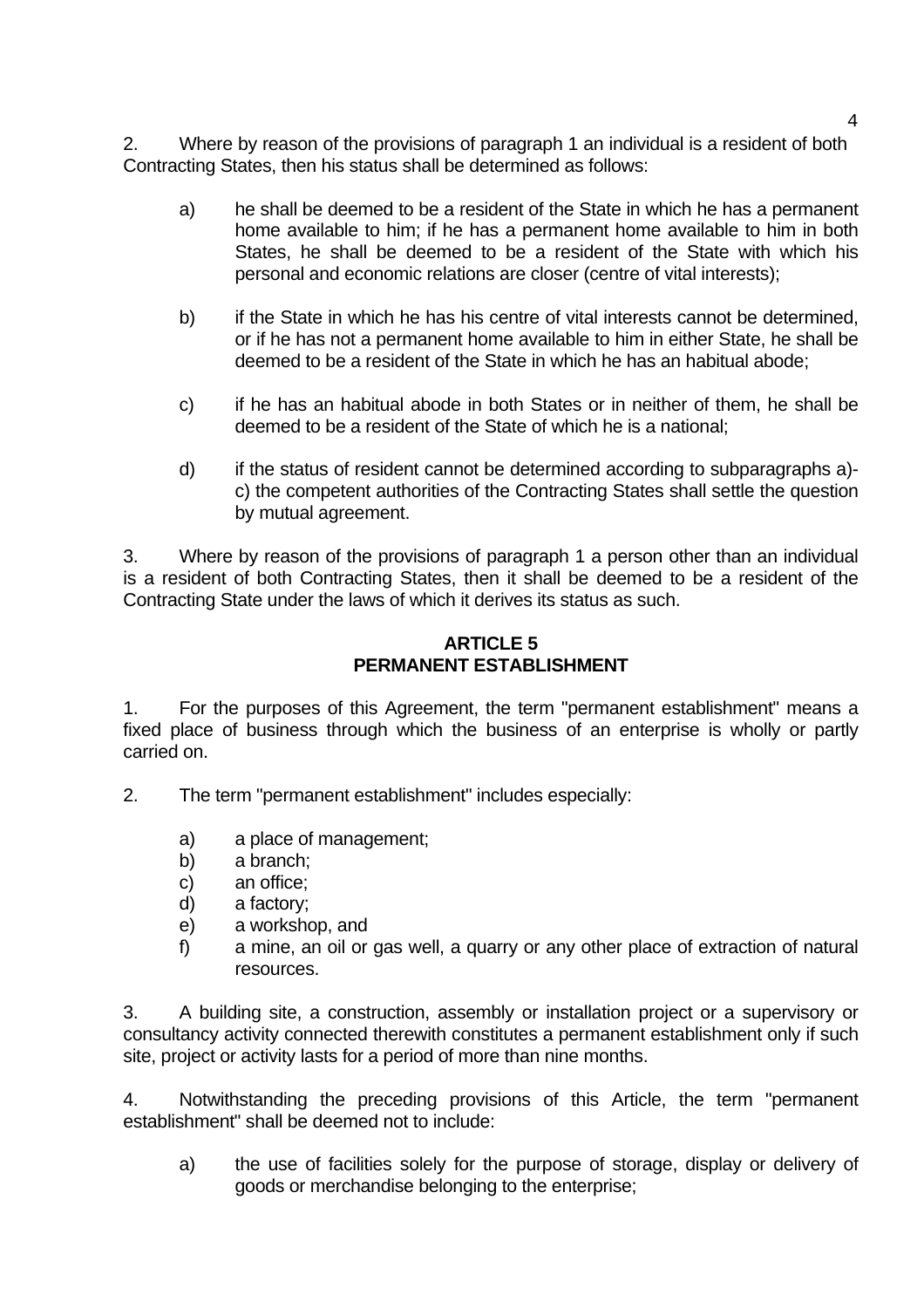- b) the maintenance of a stock of goods or merchandise belonging to the enterprise solely for the purpose of storage, display or delivery;
- c) the maintenance of a stock of goods or merchandise belonging to the enterprise solely for the purpose of processing by another enterprise;
- d) the maintenance of a fixed place of business solely for the purpose of purchasing goods or merchandise or of collecting information, for the enterprise;
- e) the maintenance of a fixed place of business solely for the purpose of carrying on, for the enterprise, any other activity of a preparatory or auxiliary character;
- f) the maintenance of a fixed place of business solely for any combination of activities mentioned in subparagraphs a) to e), provided that the overall activity of the fixed place of business resulting from this combination is of a preparatory or auxiliary character.

5. Notwithstanding the provisions of paragraphs 1 and 2, where a person - other than an agent of an independent status to whom paragraph 6 applies - is acting on behalf of an enterprise and has, and habitually exercises, in a Contracting State an authority to conclude contracts in the name of the enterprise, that enterprise shall be deemed to have a permanent establishment in that State in respect of any activities which that person undertakes for the enterprise, unless the activities of such person are limited to those mentioned in paragraph 4 which, if exercised through a fixed place of business, would not make this fixed place of business a permanent establishment under the provisions of that paragraph.

6. An enterprise shall not be deemed to have a permanent establishment in a Contracting State merely because it carries on business in that State through a broker, general commission agent or any other agent of an independent status, provided that such persons are acting in the ordinary course of their business. However, when the activities of such an agent are devoted wholly or almost wholly on behalf of that enterprise, he will not be considered an agent of an independent status within the meaning of this paragraph.

7. The fact that a company which is a resident of a Contracting State controls or is controlled by a company which is a resident of the other Contracting State, or which carries on business in that other State (whether through a permanent establishment or otherwise), shall not of itself constitute either company a permanent establishment of the other.

## **ARTICLE 6 INCOME FROM IMMOVABLE PROPERTY**

1. Income derived by a resident of a Contracting State from immovable property (including income from agriculture or forestry) situated in the other Contracting State may be taxed in that other State.

2. The term "immovable property" shall have the meaning which it has under the law of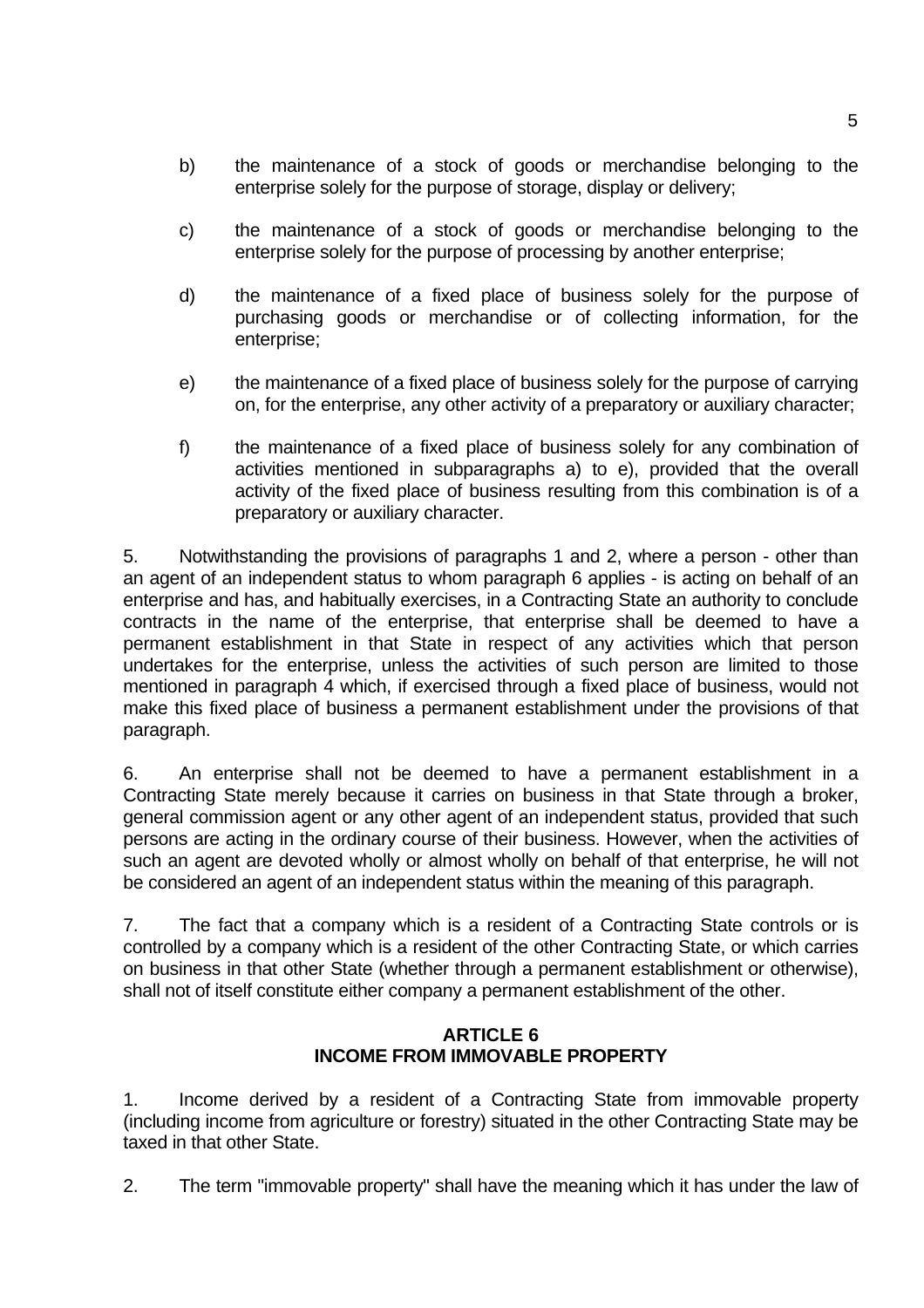the Contracting State in which the property in question is situated. The term shall in any case include property accessory to immovable property, in particular buildings, livestock and equipment used in agriculture and forestry, rights to which the provisions of general law respecting landed property apply, in particular any options or similar rights, usufruct of immovable property and rights to variable or fixed payments as consideration for the working of, or the right to work, mineral deposits, sources and other natural resources; ships, boats, aircraft and road transport vehicles shall not be regarded as immovable property.

3. The provisions of paragraph 1 shall apply to income derived from the direct use, letting, or use in any other form of immovable property. as well as income from the alienation of immovable property.

4. Where the ownership of shares or other corporate rights in a company entitles the owner of such shares or corporate rights to the enjoyment of immovable property held by the company, the income from the direct use, letting, or use in any other form of such right to enjoyment may be taxed in the Contracting State in which the immovable property is situated.

5. The provisions of paragraphs 1 and 3 shall also apply to the income from immovable property of an enterprise and to income from immovable property used for the performance of independent personal services.

# **ARTICLE 7 BUSINESS PROFITS**

1. The profits of an enterprise of a Contracting State shall be taxable only in that State unless the enterprise carries on business in the other Contracting State through a permanent establishment situated therein. If the enterprise carries on business as aforesaid, the profits of the enterprise may be taxed in the other State but only so much of them as is attributable to:

- a) that permanent establishment; or
- b) sales in that other State of goods or merchandise of the same or similar kind as those sold through that permanent establishment; or
- c) other business activities carried on in that other State of the same or similar kind as those effected through that permanent establishment.

2. Subject to the provisions of paragraph 3, where an enterprise of a Contracting State carries on business in the other Contracting State through a permanent establishment situated therein, there shall in each Contracting State be attributed to that permanent establishment the profits which it might be expected to make if it were a distinct and separate enterprise engaged in the same or similar activities under the same or similar conditions and dealing wholly independently with the enterprise of which it is a permanent establishment.

3. In determining the profits of a permanent establishment, there shall be allowed as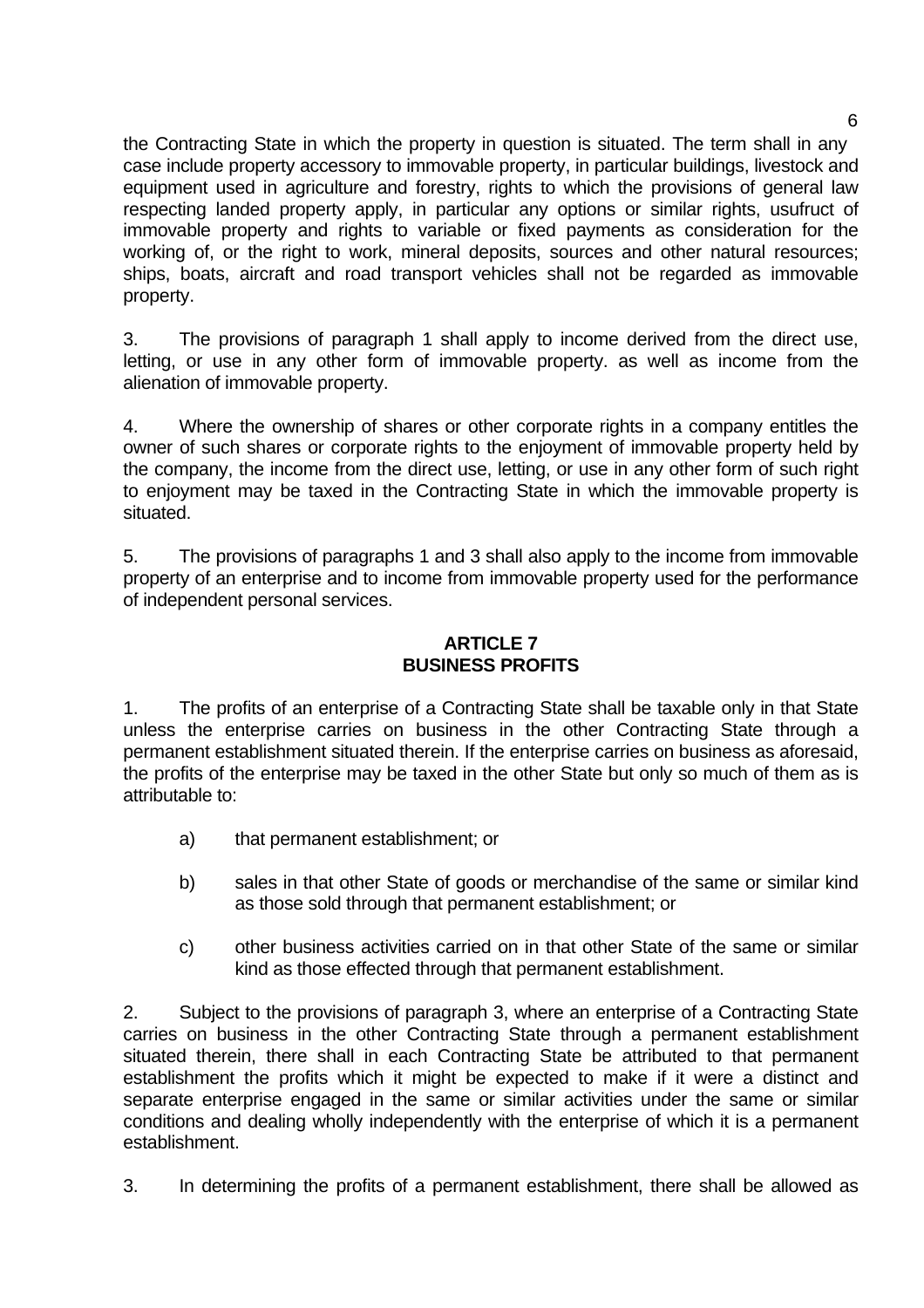deductions expenses which are incurred for the purposes of the permanent establishment, including executive and general administrative expenses so incurred, whether in the State in which the permanent establishment is situated or elsewhere. The expenses to be allowed as deductions by a Contracting State shall include only expenses that are deductible under the domestic laws of that State.

4. Insofar as it has been customary in a Contracting State to determine the profits to be attributed to a permanent establishment on the basis of an apportionment of the total profits of the enterprise to its various parts, nothing in paragraph 2 shall preclude that Contracting State from determining the profits to be taxed by such an apportionment as may be customary; the method of apportionment adopted shall, however, be such that the result shall be in accordance with the principles contained in this Article.

5. No profits shall be attributed to a permanent establishment by reason of the mere purchase by that permanent establishment of goods or merchandise for the enterprise.

6. For the purposes of the preceding paragraphs, the profits to be attributed to the permanent establishment shall be determined by the same method year by year unless there is good and sufficient reason to the contrary.

7. Where profits include items of income which are dealt with separately in other Articles of this Agreement, then the provisions of those Articles shall not be affected by the provisions of this Article.

## **ARTICLE 8 INTERNATIONAL TRANSPORT**

1. Profits of an enterprise of a Contracting State from the operation of ships, aircraft or road transport vehicles in international traffic shall be taxable only in that State.

2. The provisions of paragraph 1 shall also apply to profits from the participation in a pool, a joint business or an international operating agency.

## **ARTICLE 9 ASSOCIATED ENTERPRISES**

- 1. Where
	- a) an enterprise of a Contracting State participates directly or indirectly in the management, control or capital of an enterprise of the other Contracting State, or
	- b) the same persons participate directly or indirectly in the management, control or capital of an enterprise of Contracting State and an enterprise of the other Contracting State,

and in either case conditions are made or imposed between the two enterprise in their commercial or financial relations which differ from those which would be made between independent enterprises, then any profits which would, but for those conditions, have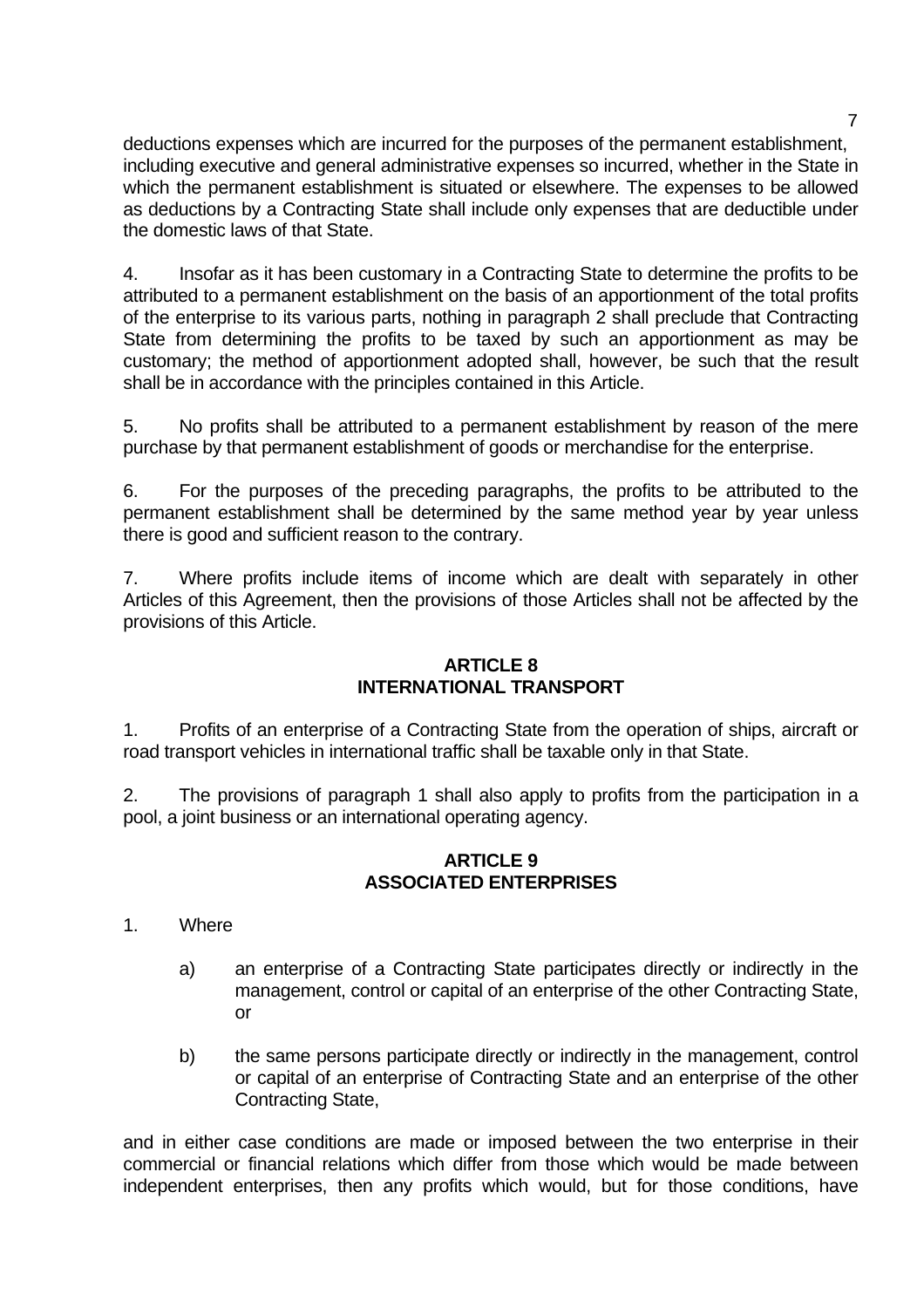accrued to one of the enterprises, but, by reason of those conditions, have not so accrued, may be included in the profits of that enterprise and taxed accordingly.

2. Where a Contracting State includes in the profits of an enterprise of that State - and taxes accordingly - profits on which an enterprise of the other Contracting State has been charged to tax in that other State and the profits so included are profits which would have accrued to the enterprise of the first-mentioned State if the conditions made between the two enterprises had been those which would have been made between independent enterprises, then that other State shall make an appropriate adjustment to the amount of the tax charged therein on those profits. In determining such adjustment, due regard shall be had to the other provisions of this Agreement and the competent authorities of the Contracting States shall if necessary consult each other.

# **ARTICLE 10 DIVIDENDS**

1. Dividends paid by a company which is a resident of a Contracting State to a resident of the other Contracting State may be taxed in that other State.

2. However, such dividends may also be taxed in the Contracting State of which the company paying the dividends is a resident and according to the laws of that State, but if the recipient is the beneficial owner of the dividends the tax so charged shall not exceed:

- a) 5 per cent of the gross amount of the dividends if the beneficial owner is a company (other than a partnership) which holds directly at least 25 per cent of the capital of the company paying the dividends;
- b) 15 per cent of the gross amount of the dividends in all other cases.

The competent authorities of the Contracting States may by mutual agreement settle the mode of application of these limitations.

This paragraph shall not affect the taxation of the company in respect of the profits out of which the dividends are paid.

3. The term "dividends" as used in this Article means income from shares, or other rights, not being debt-claims, participating in profits, as well as income from other corporate rights which is subjected to the same taxation treatment as income from shares by the taxation laws of the State of which the company making the distribution is a resident.

4. The provisions of paragraphs 1 and 2 shall not apply if the beneficial owner of the dividends, being a resident of a Contracting State, carries on business in the other Contracting State of which the company paying the dividends is a resident, through a permanent establishment situated therein, or performs in that other State independent personal services from a fixed base situated therein, and the holding in respect of which the dividends are paid is effectively connected with such permanent establishment or fixed base. In such case the provisions of Article 7 or Article 14, as the case may be, shall apply.

5. Where a company which is a resident of a Contracting State derives profits or income from the other Contracting State, that other State may not impose any tax on the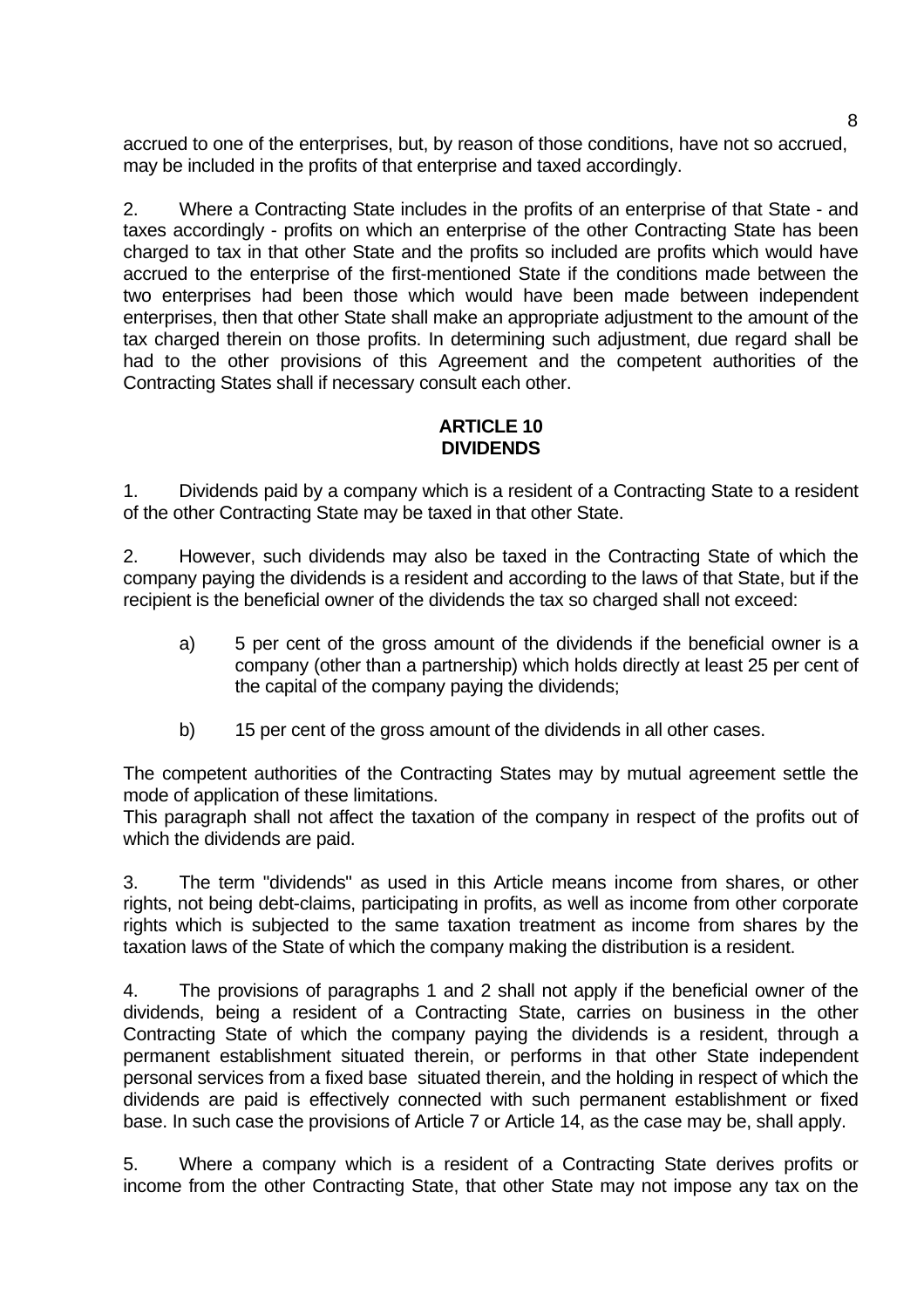dividends paid by the company, except insofar as such dividends are paid to a resident of that other State or insofar as the holding in respect of which the dividends are paid is effectively connected with a permanent establishment or a fixed base situated in that other State, nor subject the company's undistributed profits to a tax on the company's undistributed profits, even if the dividends paid or the undistributed profits consist wholly or partly of profits or income arising in such other State.

## **ARTICLE 11 INTEREST**

1. Interest arising in a Contracting State and paid to a resident of the other Contracting State may be taxed in that other State.

2. However, such interest may also be taxed in the Contracting State in which it arises and according to the laws of that State, but if the recipient is the beneficial owner of the interest the tax so charged shall not exceed 10 per cent of the gross amount of the interest. The competent authorities of the Contracting States may by mutual agreement settle the mode of application of this limitation.

3. Notwithstanding the provisions of paragraph 2, interest arising in a Contracting State, derived and beneficially owned by the Government of the other Contracting State, including political subdivisions and local authorities thereof, the Central Bank or any financial institution wholly owned by that Government, or interest derived on loans guaranteed by that Government shall be exempt from tax in the first-mentioned State.

4. The term "interest" as used in this Article means income from debt-claims of every kind, whether or not secured by mortgage, and in particular, income from government securities and income from bonds or debentures, including premiums and prizes attaching to such securities, bonds or debentures. Penalty charges for late payment shall not be regarded as interest for the purpose of this Article.

5. The provisions of paragraphs 1 and 2 shall not apply if the beneficial owner of the interest, being a resident of a Contracting State, carries on business in the other Contracting State in which the interest arises, through a permanent establishment situated therein, or performs in that other State independent personal services from a fixed base situated therein, and the debt-claim in respect of which the interest is paid is effectively connected with such permanent establishment or fixed base. In such case the provisions of Article 7 or Article 14, as the case may be, shall apply.

6. Interest shall be deemed to arise in a Contracting State when the payer is that State itself, a political subdivision, a local authority or a resident of that State. Where, however, the person paying the interest, whether he is a resident of a Contracting State or not, has in a Contracting State a permanent establishment or a fixed base in connection with which the indebtedness on which the interest is paid was incurred, and such interest is borne by such permanent establishment or fixed base, then such interest shall be deemed to arise in the State in which the permanent establishment or fixed base is situated.

7. Where, by reason of a special relationship between the payer and the beneficial owner or between both of them and some other person, the amount of the interest, having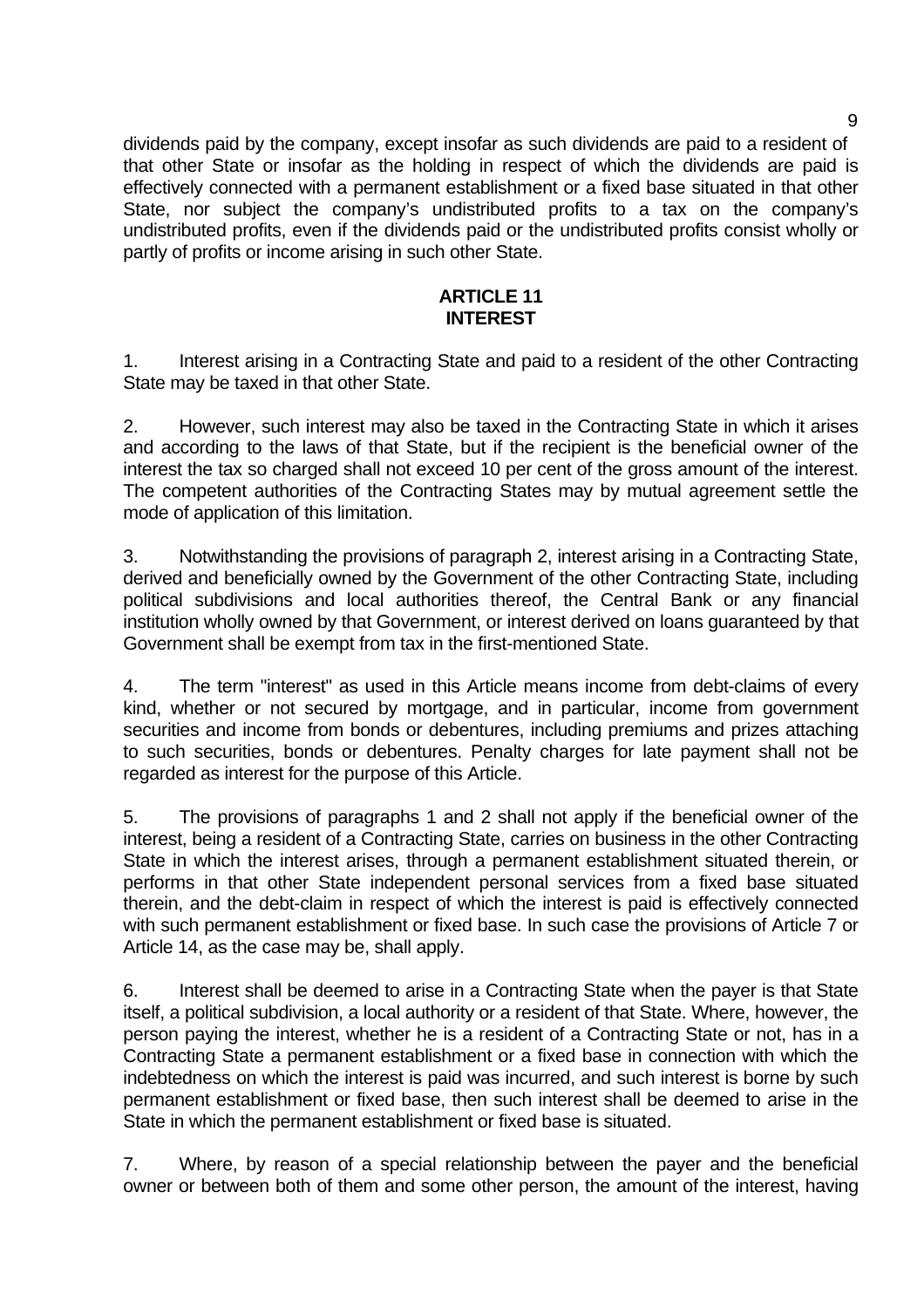regard to the debt-claim for which it is paid, exceeds the amount which would have been agreed upon by the payer and the beneficial owner in the absence of such relationship, the provisions of this Article shall apply only to the last-mentioned amount. In such case, the excess part of the payments shall remain taxable according to the laws of each Contracting State, due regard being had to the other provisions of this Agreement.

## **ARTICLE 12 ROYALTIES**

1. Royalties arising in a Contracting State and paid to a resident of the other Contracting State may be taxed in that other State.

2. However, the royalties referred to in paragraph 1 of this Article may also be taxed in the Contracting State in which they arise and according to the laws of that State, but if the recipient is the beneficial owner of the royalties the tax so charged shall not exceed 10 per cent of the gross amount of the royalties. The competent authorities of the Contracting States may by mutual agreement settle the mode of application of this limitation.

3. The term "royalties" as used in this Article means payments of any kind received as a consideration for the use of, or the right to use, any copyright of literary, artistic or scientific work, including cinematograph films, and films or tapes for radio or television broadcasting, any patent, trade mark, design or model, plan, secret formula or process, or for the use of, or the right to use, industrial, commercial, or scientific equipment, or for information concerning industrial, commercial or scientific experience.

4. The provisions of paragraphs 1 and 2 shall not apply if the beneficial owner of the royalties, being a resident of a Contracting State, carries on business in the other Contracting State in which the royalties arise, through a permanent establishment situated therein, or performs in that other State independent personal services from a fixed base situated therein, and the right or property in respect of which the royalties are paid is effectively connected with such permanent establishment or fixed base. In such case the provisions of Article 7 or Article 14, as the case may be, shall apply.

5. Royalties shall be deemed to arise in a Contracting State when the payer is that State itself, a political subdivision, a local authority or a resident of that State. Where, however, the person paying the royalties, whether he is a resident of a Contracting State or not, has in a Contracting State a permanent establishment or a fixed base in connection with which the liability to pay the royalties was incurred, and such royalties are borne by such permanent establishment or fixed base, then such royalties shall be deemed to arise in the State in which the permanent establishment or fixed base is situated.

6. Where, by reason of a special relationship between the payer and the beneficial owner or between both of them and some other person, the amount of the royalties, having regard to the use, right or information for which they are paid, exceeds the amount which would have been agreed upon by the payer and the beneficial owner in the absence of such relationship, the provisions of this Article shall apply only to the last-mentioned amount. In such case, the excess part of the payments shall remain taxable according to the laws of each Contracting State, due regard being had to the other provisions of this Agreement.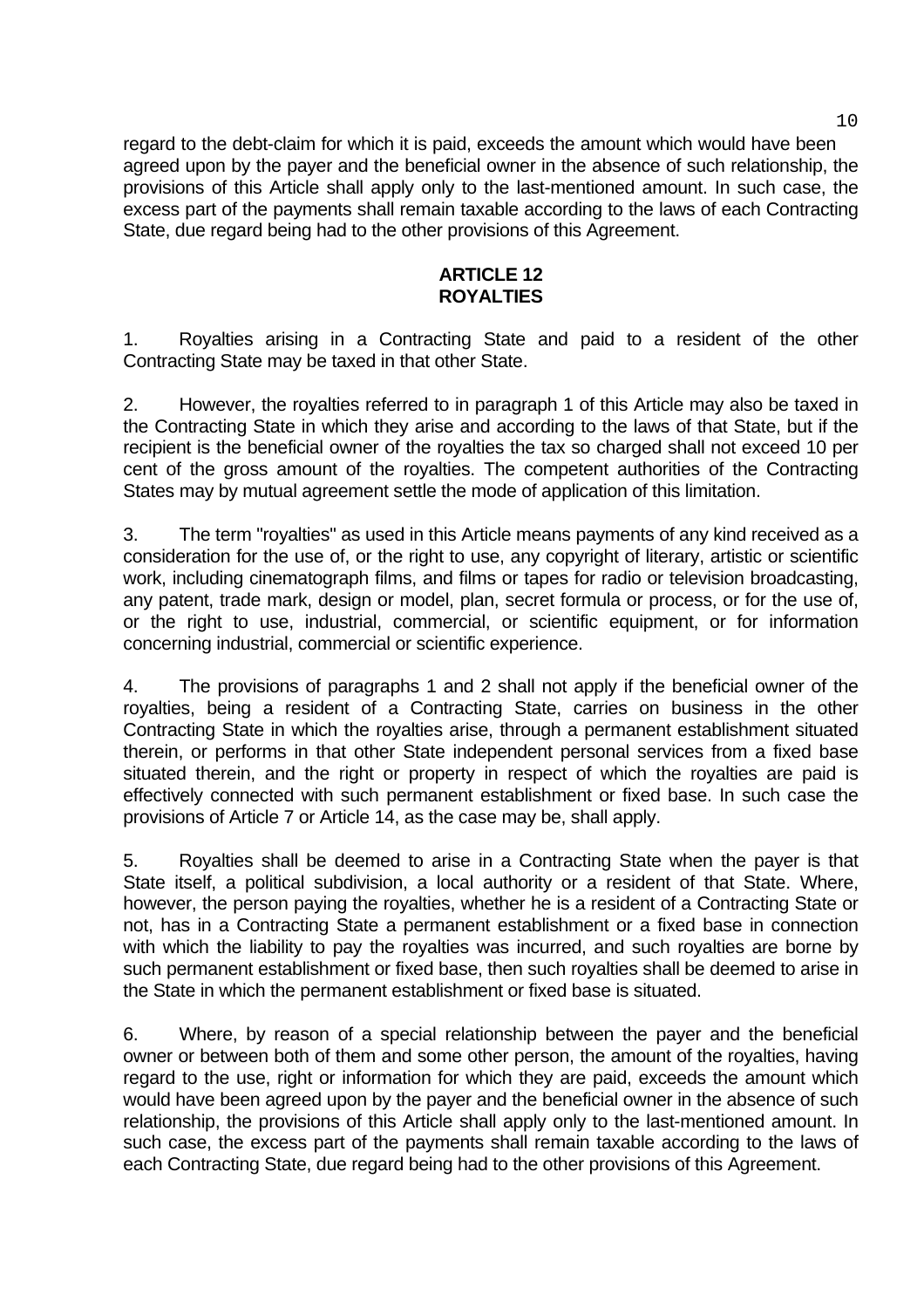## **ARTICLE 13 CAPITAL GAINS**

1. Gains derived by a resident of a Contracting State from the alienation of immovable property referred to in Article 6 and situated in the other Contracting State or shares in a company the assets of which consist mainly of such property may be taxed in that other State.

2. Gains from the alienation of movable property forming part of the business property of a permanent establishment which an enterprise of a Contracting State has in the other Contracting State or of movable property pertaining to a fixed base available to a resident of a Contracting State in the other Contracting State for the purpose of performing independent personal services, including such gains from the alienation of such a permanent establishment (alone or with the whole enterprise) or of such fixed base, may be taxed in that other State.

3. Gains derived by an enterprise of a Contracting State from the alienation of ships, aircraft or road transport vehicles operated in international traffic or movable property pertaining to the operation of such ships, aircraft or road transport vehicles shall be taxable only in that State.

4. Gains from the alienation of any property other than that referred to in paragraphs 1, 2 and 3 shall be taxable only in the Contracting State of which the alienator is a resident.

# **ARTICLE 14 INDEPENDENT PERSONAL SERVICES**

1. Income derived by an individual who is a resident of a Contracting State in respect of professional services or other activities of an independent character shall be taxable only in that State unless he has a fixed base regularly available to him in the other Contracting State for the purpose of performing his activities. If he has such a fixed base, the income may be taxed in the other Contracting State but only so much of it as is attributable to that fixed base. For this purpose, where a resident of a Contracting State stays in the other Contracting State for a period or periods exceeding in the aggregate 183 days in any twelve-month period commencing or ending in the tax year concerned, he shall be deemed to have a fixed base regularly available to him in that other State and the income that is derived from his activities referred to above that are performed in that other State shall be attributable to that fixed base.

2. The term "professional services" includes especially independent scientific, literary, artistic, educational or teaching activities as well as the independent activities of physicians, lawyers, engineers, architects, dentists and accountants.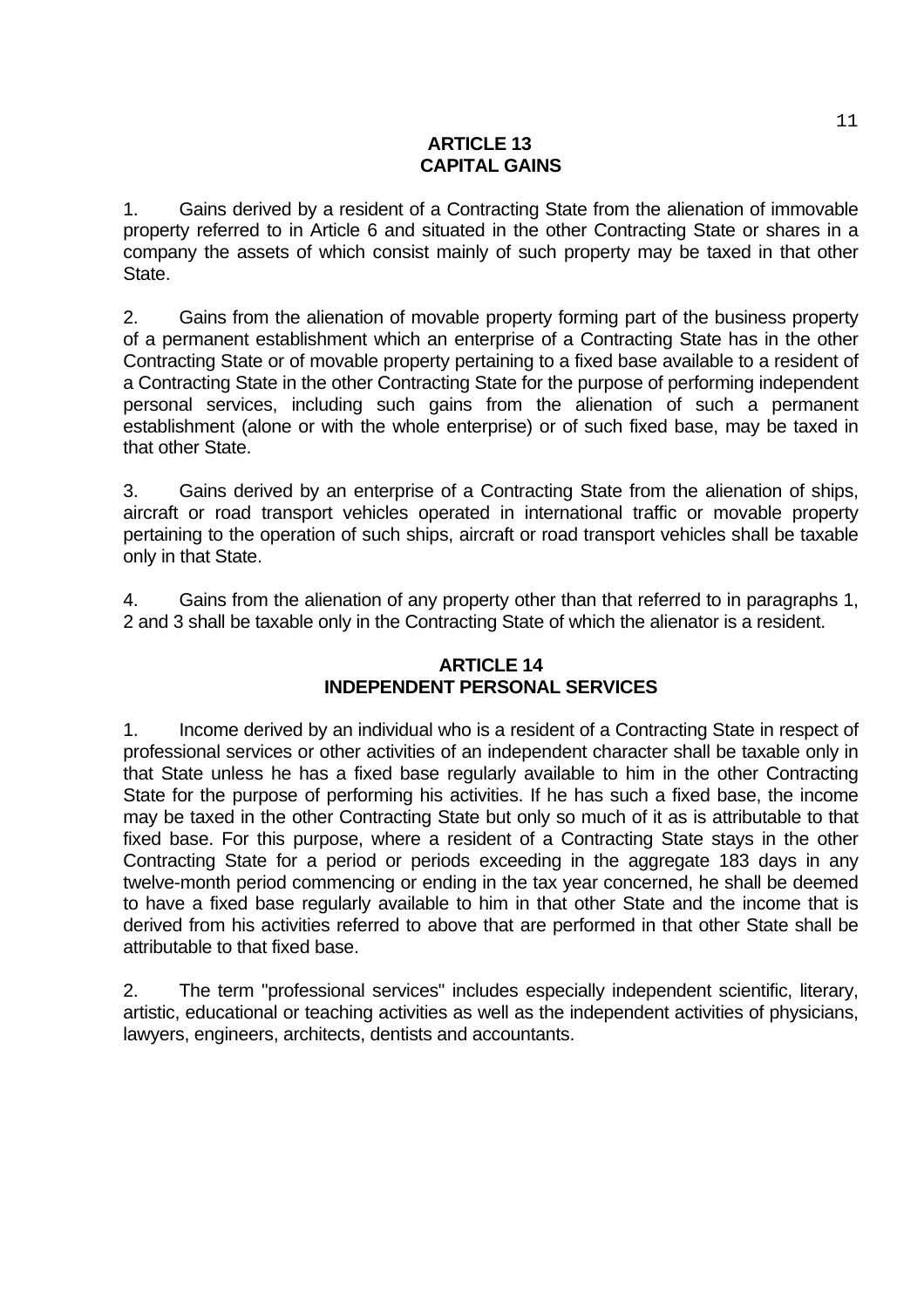## **ARTICLE 15 DEPENDENT PERSONAL SERVICES**

1. Subject to the provisions of Article 16, 18, 19 and 21, salaries, wages and other similar remuneration derived by a resident of a Contracting State in respect of an employment shall be taxable only in that State unless the employment is exercised in the other Contracting State. If the employment is so exercised, such remuneration as is derived therefrom may be taxed in that other State.

2. Notwithstanding the provisions of paragraph 1, remuneration derived by a resident of a Contracting State in respect of an employment exercised in the other Contracting State shall be taxable only in the first-mentioned State if:

- a) the recipient is present in the other State for a period or periods not exceeding in the aggregate 183 days in any twelve months period commencing or ending in the fiscal year concerned, and
- b) the remuneration is paid by, or on behalf of, an employer who is not a resident of the other State, and
- c) the remuneration is not borne by a permanent establishment or fixed base which the employer has in the other State.

3. Notwithstanding the preceding provisions of this Article, remuneration derived in respect of an employment exercised aboard a ship, aircraft or road transport vehicle operated in international traffic by a resident of a Contracting State may be taxed in that State.

#### **ARTICLE 16 DIRECTORS` FEES**

Directors` fees and other similar payments derived by a resident of a Contracting State in his capacity as a member of the board of directors or any other similar organ of a company which is a resident of the other Contracting State may be taxed in that other Contracting State.

#### **Article 17 ARTISTES AND SPORTSMEN**

1. Notwithstanding the provisions of Articles 14 and 15, income derived by a resident of a Contracting State as an entertainer, such as a theatre, motion picture, radio or television artiste, or a musician, or as a sportsman, from his personal activities as such exercised in the other Contracting State, may be taxed in that other State.

2. Where income in respect of personal activities exercised by an entertainer or a sportsman in his capacity as such accrues not to the entertainer or sportsman himself but to another person, that income may, notwithstanding the provisions of Articles 7, 14 and 15, be taxed in the Contracting State in which the activities of the entertainer or sportsman are exercised.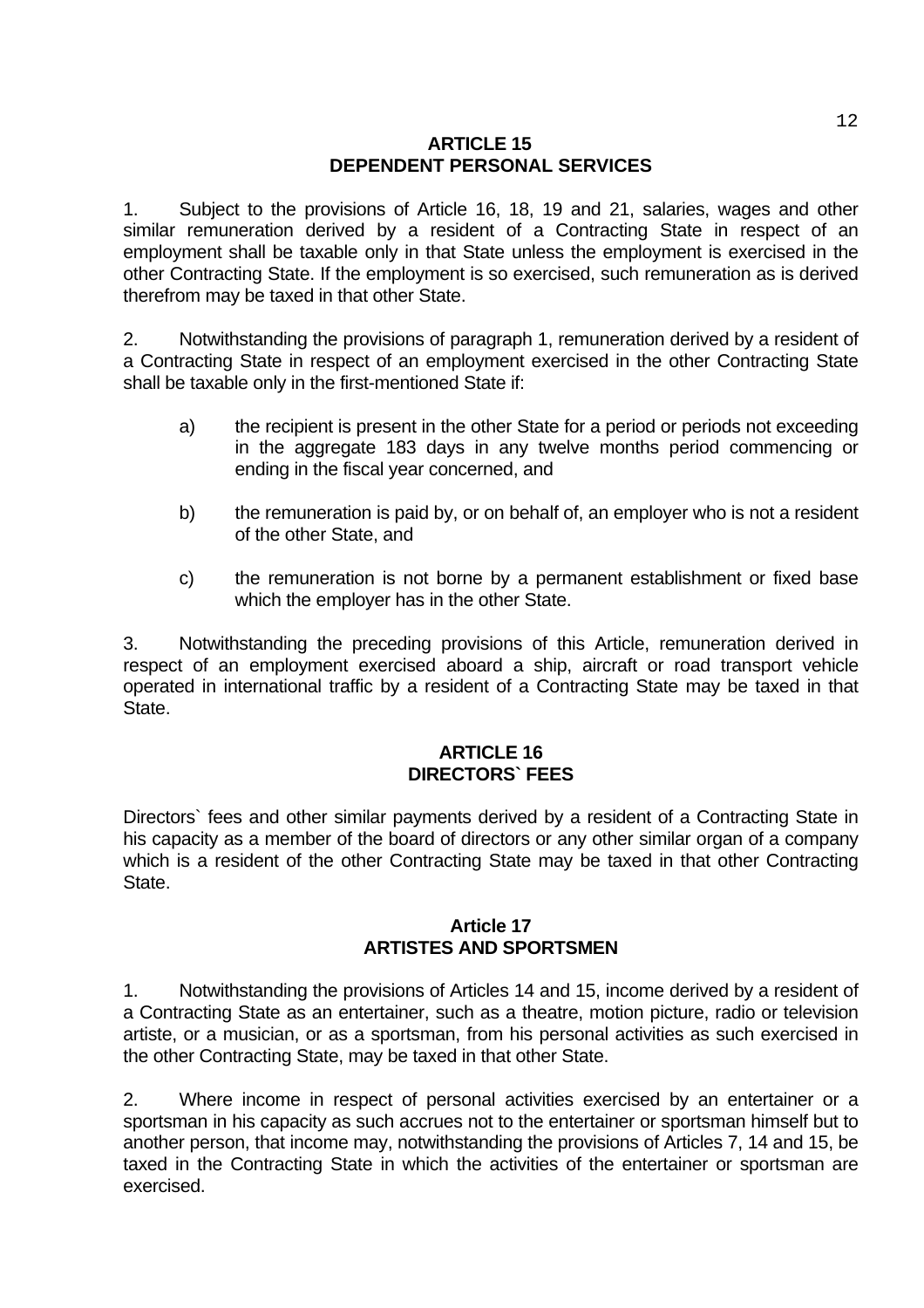3. The provisions of paragraphs 1 and 2 shall not apply to income derived from activities exercised in a Contracting State by an entertainer or a sportsman if the visit to that State is wholly or mainly supported by public funds of the other Contracting State, or a political subdivision or a local authority thereof. In such case, the income shall be taxable only in the Contracting State of which the entertainer or sportsman is a resident.

#### **ARTICLE 18 PENSIONS**

Subject to the provisions of paragraph 2 of Article 19, pensions and other similar remuneration paid to a resident of a Contracting State in consideration of past employment shall be taxable only in the State of which the recipient of the pension is a resident.

### **ARTICLE 19 GOVERNMENT SERVICE**

- 1. a) Remuneration, other than a pension, paid by a Contracting State or a political subdivision or a local authority thereof, or an agency thereof or an entity wholly owned by such State, subdivision or authority, to an individual in respect of dependent personal services rendered to that State, subdivision, authority, agency or entity shall be taxable only in that State.
	- b) However, such remuneration shall be taxable only in the other Contracting State if the services are rendered in that State and the individual is a resident of that State who:
		- (i) is a national of that State ; or
		- (ii) did not become a resident of that State solely for the purpose of rendering the services.
- 2. a) Any pension paid by, or out of funds created by, a Contracting State or a political subdivision or a local authority thereof, or an agency thereof or an entity wholly owned by such State, subdivision or authority, to an individual in respect of services rendered to that State, subdivision, authority, agency or entity shall be taxable only in that State.
	- b) However, such pension shall be taxable only in the other Contracting State if the individual is a resident of, and a national of, that State.

3. The provisions of Articles 15, 16 and 18 shall apply to remuneration and pensions in respect of services rendered in connection with a business carried on by a Contracting State or a political subdivision or a local authority thereof, or an agency thereof or an entity wholly owned by such State, subdivision or authority.

## **ARTICLE 20 STUDENTS**

Payments which a student, or an apprentice or trainee who is or was immediately before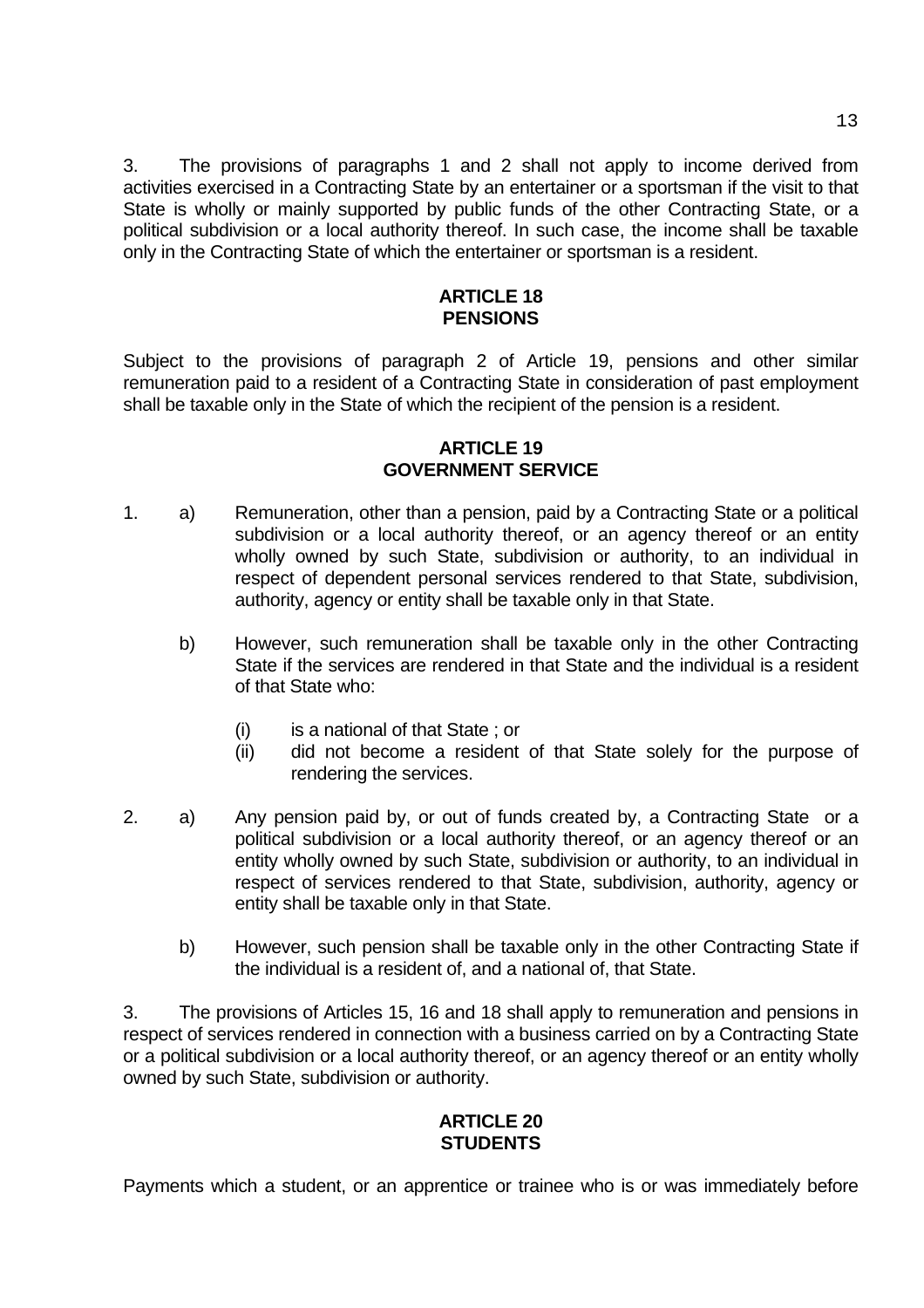visiting a Contracting State a resident of the other Contracting State and who is present in the first-mentioned State solely for the purpose of his education or training receives for the purpose of his maintenance, education or training shall not be taxed in that State, provided that such payments arise from sources outside that State.

### **ARTICLE 21 PROFESSORS AND RESEARCHERS**

1. An individual who visits a Contracting State for the purpose of teaching or carrying out research at a university, college or other recognised educational institution in that Contracting State and who is or was immediately before that visit a resident of the other Contracting State, shall be exempted from taxation in the first-mentioned Contracting State on remuneration for such teaching or research for a period not exceeding two years from the date of his first visit for that purpose.

2. The provisions of paragraph 1 of this Article shall not apply to income from research if such research is undertaken not in the public interest but primarily for the private benefit of a specific person or persons.

### **ARTICLE 22 OTHER INCOME**

1. Items of income of a resident of a Contracting State, wherever arising, not dealt with in the foregoing Articles of this Agreement shall be taxable only in that State.

2. The provisions of paragraph 1 shall not apply to income, other than income from immovable property as defined in paragraph 2 of Article 6, if the recipient of such income, being a resident of a Contracting State, carries on business in the other Contracting State through a permanent establishment situated therein, or performs in that other State independent personal services from a fixed base situated therein, and the right or property in respect of which the income is paid is effectively connected with such permanent establishment or fixed base. In such case the provisions of Article 7 or Article 14, as the case may be, shall apply.

## **ARTICLE 23 CAPITAL**

1. Capital represented by immovable property referred to in Article 6, owned by a resident of a Contracting State and situated in the other Contracting State, or by shares in a company the assets of which consist mainly of such property may be taxed in that other State.

2. Capital represented by movable property forming part of the business property of a permanent establishment which an enterprise of a Contracting State has in the other Contracting State or by movable property pertaining to a fixed base available to a resident of a Contracting State in the other Contracting State for the purpose of performing independent personal services, may be taxed in that other State.

3. Capital represented by ships, aircraft and road transport vehicles operated in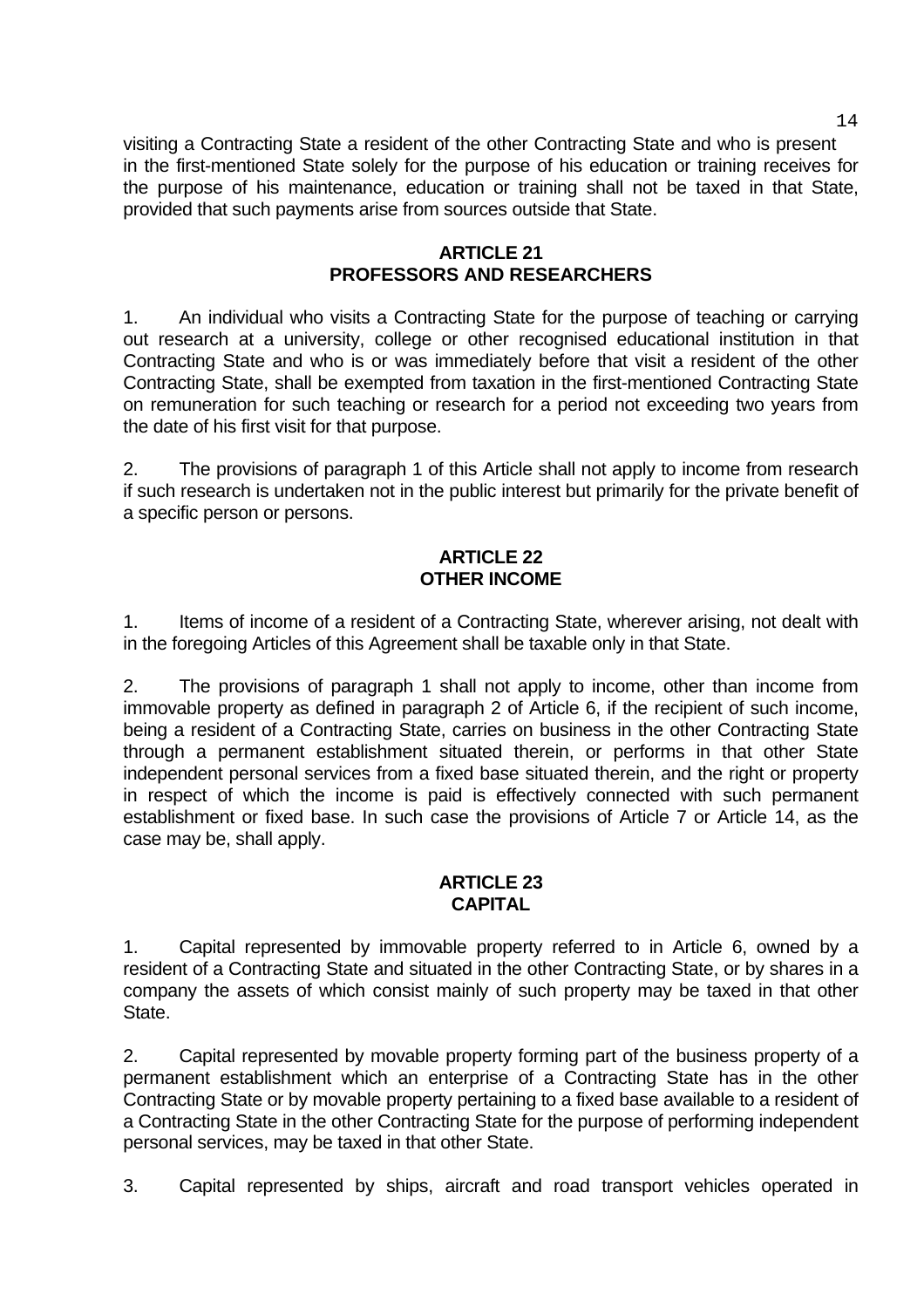international traffic by an enterprise of a Contracting State, and by movable property pertaining to the operation of such ships, aircraft and road transport vehicles, shall be taxable only in that State.

4. All other elements of capital of a resident of a Contracting State shall be taxable only in that State.

## **ARTICLE 24 ELIMINATION OF DOUBLE TAXATION**

- 1. In the case of a resident of Estonia, double taxation shall be avoided as follows:
	- a) Where a resident of Estonia derives income or owns capital which in accordance with this Agreement, may be taxed in Poland, unless a more favourable treatment is provided in its domestic law, Estonia shall allow:
		- (i) as a deduction from the tax on the income of that resident, an amount equal to the income tax paid thereon in Poland;
		- (ii) as a deduction from the tax on the capital of that resident, an amount equal to the capital tax paid thereon in Poland.

 Such deduction in either case shall not, however, exceed that part of the income or capital tax in Estonia as computed before the deduction is given, which is attributable, as the case may be, to the income or the capital which may be taxed in Poland.

- b) For the purpose of subparagraph a), where a company that is a resident of Estonia receives a dividend from a company that is a resident of Poland in which it owns at least 10 per cent of its shares having full voting rights, the tax paid in Poland shall include not only the tax paid on the dividend, but also the tax paid on the underlying profits of the company out of which the dividend was paid.
- 2. In the case of a resident of Poland, double taxation shall be avoided as follows:
	- a) Where a resident of Poland derives income or owns capital which, in accordance with the provisions of this Agreement may be taxed in Estonia, Poland shall, subject to the provisions of subparagraph b), exempt such income or capital from tax. Poland may in calculating the amount of tax on the remaining income or capital of such resident apply the rate of tax which would have been applicable if the exempted income or capital had not been so exempted.
	- b) Where a resident of Poland derives items of income which in accordance with the provisions of Articles 10, 11 and 12 may be taxed in Estonia, Poland shall allow as a deduction from the tax on the income of that resident an amount equal to the income tax paid in Estonia. Such deduction shall not, however, exceed that part of the tax, as computed before the deduction is given, which is attributable to such items of income derived from Estonia.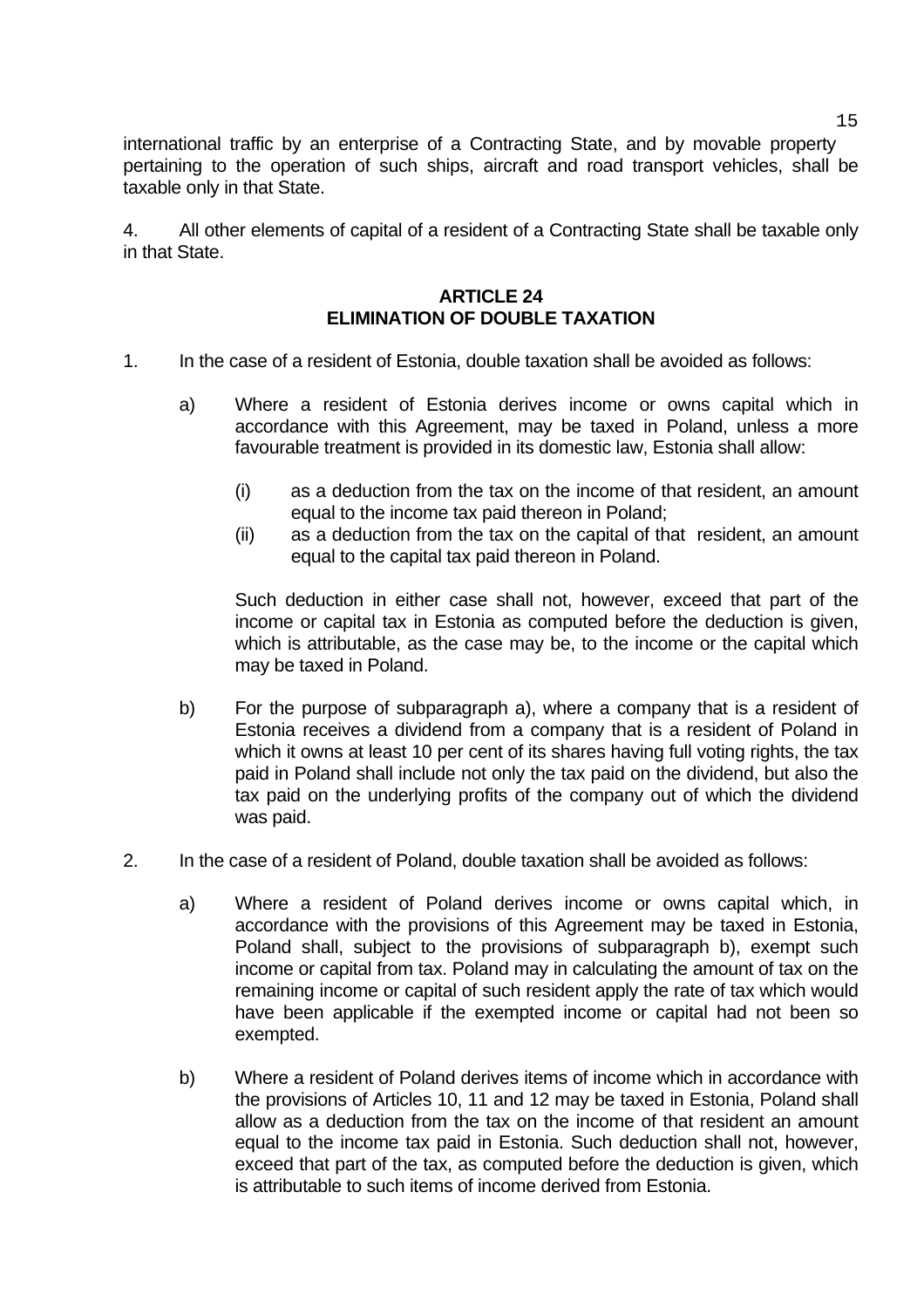## **ARTICLE 25 NON-DISCRIMINATION**

1. Nationals of a Contracting State shall not be subjected in the other Contracting State to any taxation or any requirement connected therewith, which is other or more burdensome than the taxation and connected requirements to which nationals of that other State in the same circumstances, in particular with respect to residence, are or may be subjected. This provision shall, notwithstanding the provisions of Article 1, also apply to persons who are not residents of one or both of the Contracting States.

2. The taxation on a permanent establishment which an enterprise of a Contracting State has in the other Contracting State shall not be less favourably levied in that other State than the taxation levied on enterprises of that other State carrying on the same activities. This provision shall not be construed as obliging a Contracting State to grant to residents of the other Contracting State any personal allowances, reliefs and reductions for taxation purposes on account of civil status or family responsibilities which it grants to its own residents.

3. Except where the provisions of paragraph 1 of Article 9, paragraph 7 of Article 11, or paragraph 6 of Article 12, apply, interest, royalties and other disbursements paid by an enterprise of a Contracting State to a resident of the other Contracting State shall, for the purpose of determining the taxable profits of such enterprise, be deductible under the same conditions as if they had been paid to a resident of the first-mentioned State. Similarly, any debts of an enterprise of a Contracting State to a resident of the other Contracting State shall, for the purpose of determining the taxable capital of such enterprise, be deductible under the same conditions as if they had been contracted to a resident of the firstmentioned State.

4. Enterprises of a Contracting State, the capital of which is wholly or partly owned or controlled, directly or indirectly, by one or more residents of the other Contracting State, shall not be subjected in the first-mentioned State to any taxation or any requirement connected therewith which is other or more burdensome than the taxation and connected requirements to which other similar enterprises of the first-mentioned State are or may be subjected.

5. The provisions of this Article shall, notwithstanding the provisions of Article 2, apply to taxes of every kind and description.

#### **ARTICLE 26 MUTUAL AGREEMENT PROCEDURE**

1. Where a person considers that the actions of one or both of the Contracting State result or will result for him in taxation not in accordance with the provisions of this Agreement, he may, irrespective of the remedies provided by the domestic law of those States, present his case to the competent authority of the Contracting State of which he is a resident or, if his case comes under paragraph 1 of Article 25, to that of the Contracting State of which he is a national. The case must be presented within three years from the first notification of the action resulting in taxation not in accordance with the provisions of the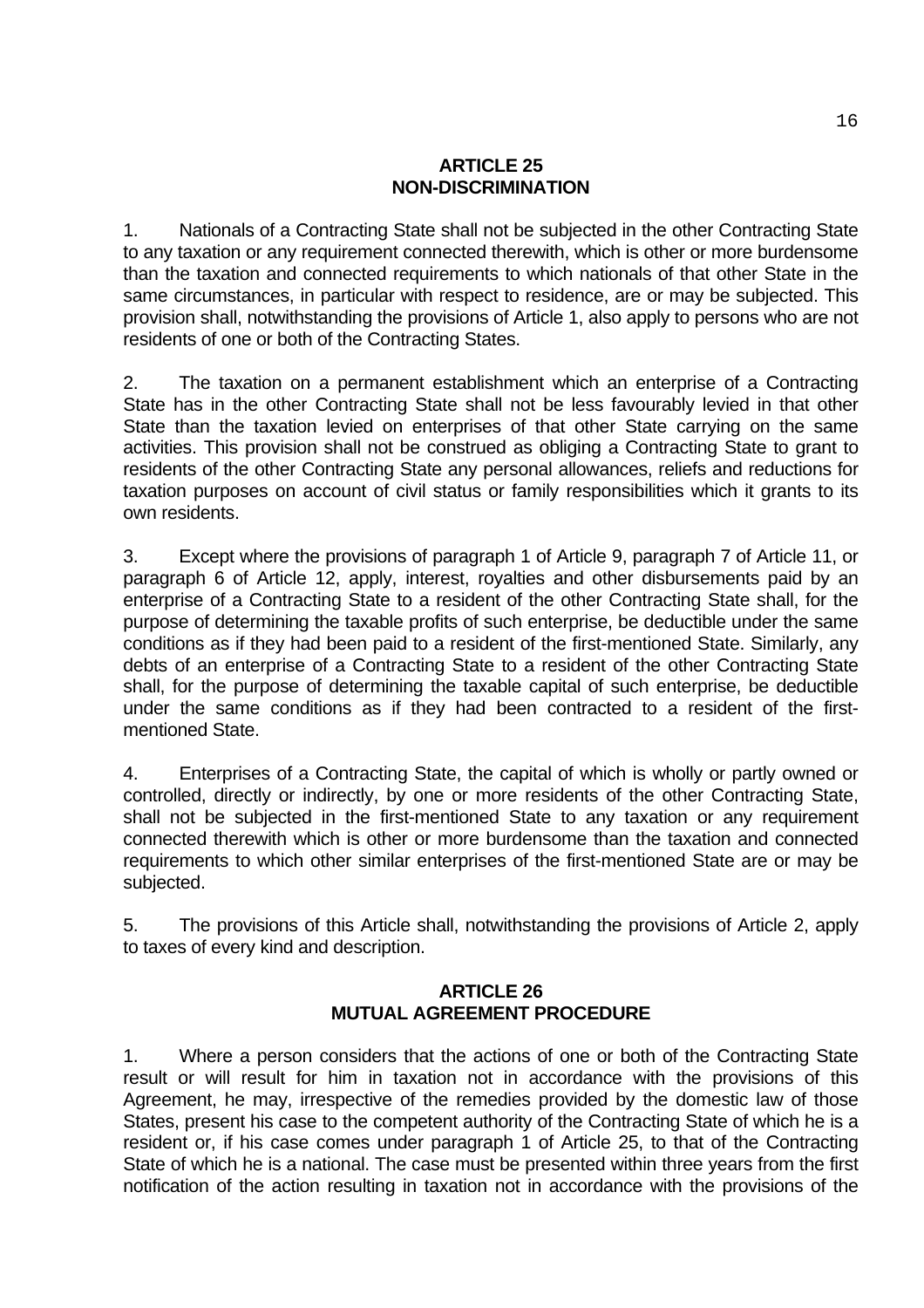# Agreement.

2. The competent authority shall endeavour, if the objection appears to it to be justified and it is not itself able to arrive at a satisfactory solution, to resolve the case by mutual agreement with the competent authority of the other Contracting State, with a view to the avoidance of taxation which is not in accordance with the Agreement. Any agreement reached shall be implemented notwithstanding any time limits in the domestic law of the Contracting States.

3. The competent authorities of the Contracting States shall endeavour to resolve by mutual agreement any difficulties or doubts arising as to the interpretation or application of the Agreement. They may also consult together for the elimination of double taxation in cases not provided for in the Agreement.

4. The competent authorities of the Contracting States may communicate with each other directly for the purpose of reaching an agreement in the sense of the preceding paragraphs. When it seems advisable in order to reach agreement to have an oral exchange of opinions, such exchange may take place through a Commission consisting of representatives of the competent authorities of the Contracting States.

# **ARTICLE 27 EXCHANGE OF INFORMATION**

1. The competent authorities of the Contracting States shall exchange such information as is necessary for carrying out the provisions of this Agreement or of the domestic laws of the Contracting States concerning taxes covered by the Agreement insofar as the taxation thereunder is not contrary to the Agreement. The exchange of information is not restricted by Article 1. Any information received by a Contracting State shall be treated as secret in the same manner as information obtained under the domestic laws of that State and shall be disclosed only to persons or authorities (including courts and administrative bodies) involved in the assessment or collection of, the enforcement or prosecution in respect of, or the determination of appeals in relation to, the taxes covered by the Agreement. Such persons or authorities shall use the information only of for such purposes. They may disclose the information in public court proceedings or in judicial decisions.

2. In no case shall the provisions of paragraph 1 be construed so as to impose on a Contracting State the obligation:

- a) to carry out administrative measures at variance with the laws and administrative practice of that or of the other Contracting State;
- b) to supply information which is not obtainable under the laws or in the normal course of the administration of that or of the other Contracting State;
- c) to supply information which would disclose any trade, business, industrial, commercial or professional secret or trade process, or information, the disclosure of which would be contrary to public policy (ordre public).

# **ARTICLE 28**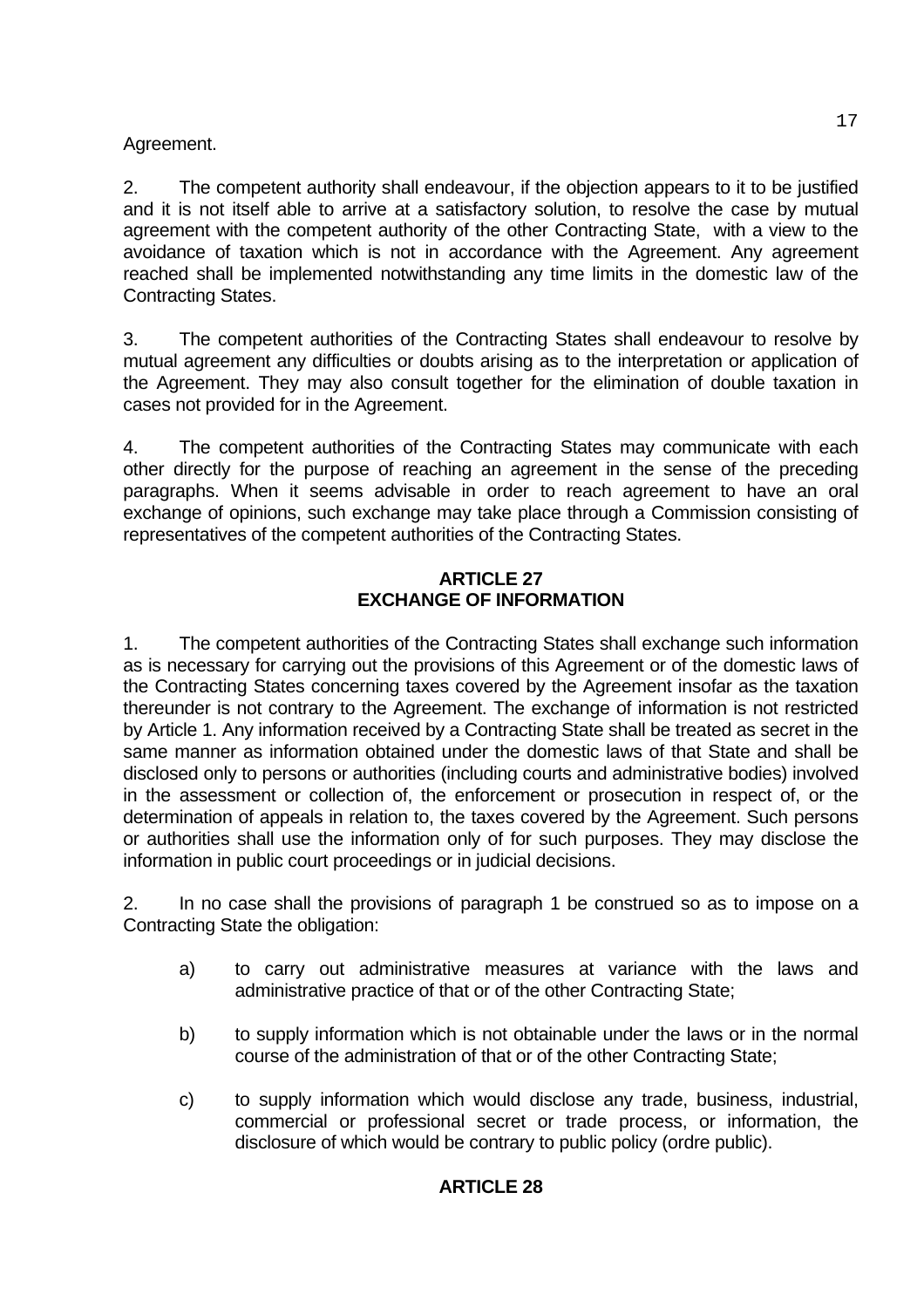## **DIPLOMATIC AGENTS AND CONSULAR OFFICERS**

Nothing in this Agreement shall affect the fiscal privileges of diplomatic agents or consular officers under the general rules of international law or under the provisions of special agreements.

## **ARTICLE 29 ENTRY INTO FORCE**

1. The Governments of the Contracting States shall notify each other that the constitutional requirements for the entry into force of this Agreement have been complied with.

2. This Agreement shall enter into force on the date of the latter of the notifications referred to in paragraph 1 and its provisions shall have effect:

- a) in respect of taxes withheld at source, on income derived on or after 1st January in the calendar year next following the year in which the Agreement enters into force;
- b) in respect of other taxes on income, and taxes on capital, for taxes chargeable for any tax year beginning on or after 1st January in the calendar year next following the year in which the Agreement enters into force.

# **ARTICLE 30 TERMINATION**

This Agreement shall remain in force until terminated by a Contracting State. Either Contracting State may terminate the Agreement, through diplomatic channels, by giving written notice of termination at least six months before the end of any calendar year. In such event, the Agreement shall cease to have effect:

- a) in respect of taxes withheld at source on income derived on or after 1st January in the calendar year next following the year in which the notice is given;
- b) in respect of other taxes on income, and taxes on capital, for taxes chargeable for any tax year beginning on or after 1st January in the calendar year next following the year in which the notice is given.

 IN WITNESS whereof the undersigned, being duly authorised thereto, have signed this Agreement.